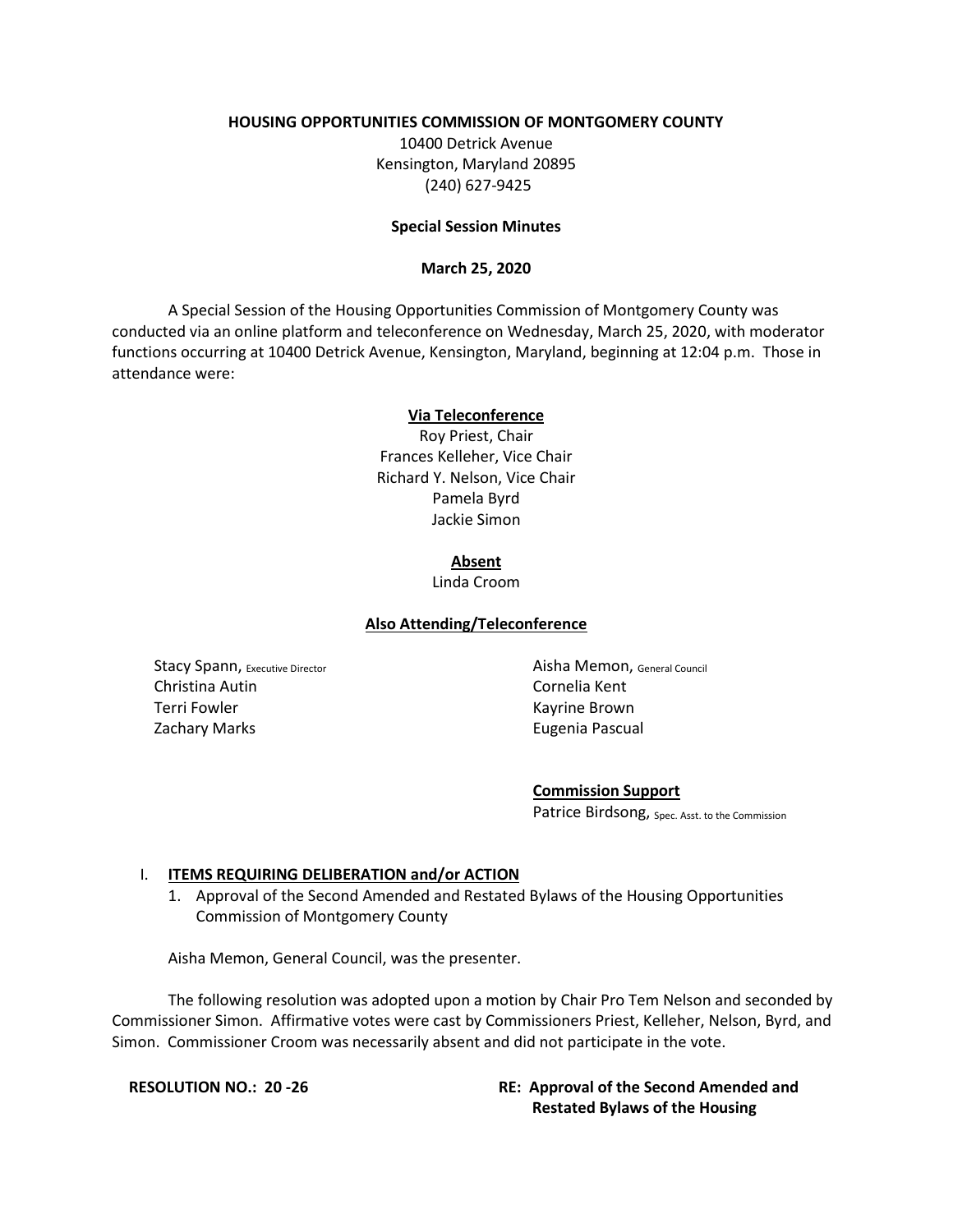Special Session March 25, 2020 Page 2 of 3

# **Opportunities Commission of Montgomery County**

**WHEREAS**, the Housing Opportunities Commission of Montgomery County ("HOC" or "Commission"), a public body corporate and politic duly created, organized, and existing under the laws of the State of Maryland, is authorized pursuant to the Housing Authorities Law, organized under Division II of the Housing and Community Development Article of the Annotated Code of Maryland (the "Act"), to carry out and effectuate the purpose of providing affordable housing and is governed by the Act and its bylaws;

**WHEREAS**, the Commission's bylaws provide that at HOC's regular monthly open meetings, one or more Commissioners may participate and vote on matters by teleconference or electronic medium as long as a quorum of the Commission participates, with at least two (2) Commissioners physically present;

**WHEREAS**, taking into account the technological advancements in remote meetings and potential situations wherein it is advisable to participate in meetings remotely, including states of emergency and other similar constraints, staff recommends amending HOC's bylaws; and

**WHEREAS**, Article III, Section 2 of HOC's bylaws shall be amended as follows: "*Regular Monthly Open Meetings*. The Commission shall hold regular monthly open meetings for the purpose of conducting any or all of its business at such time and location as it may determine by resolution or subject to a call by the Chair, provided that no less than one such regular meeting shall be held each month; provided, however, that the Chair and Executive Director may agree not to convene a regular monthly meeting in a specific month so long as the Commission provides the public with reasonable advance notice thereof in accordance with the State Open Meetings Act, Section 3-101 et seq. of General Provisions Article of the Maryland Annotated Code (the "Open Meetings Act"). One or more Commissioners may participate and vote on matters at a regular open meeting by teleconference or electronic medium as long as (i) a quorum of the Commission participates, with at least two (2) Commissioners physically present and the remainder of the quorum participating through a teleconference or other electronic medium; and (ii) all Commissioners, staff and members of the public can communicate and interact with each other clearly during the period of time scheduled for the deliberation and action, as well as view materials clearly, including the meeting agenda and all documents and materials to be considered or acted upon at the meeting. Notwithstanding the above, at the Annual Meeting, a quorum must consist of four (4) Commissioners physically present."

**NOW, THEREFORE, BE IT RESOLVED** that the Housing Opportunities Commission of Montgomery County hereby approves and adopts the Second Amended and Restated Bylaws.

Based upon this report and there being no further business to come before this session of the Commission, the open session adjourned at 12:23 p.m. and reconvened in closed session at approximately 12:39 p.m.

In compliance with Section 3-306(c)(2), General Provisions Article, Maryland Code, the following is a report of the Housing Opportunities Commission of Montgomery County's closed special administrative session held on March 25, 2020 at approximately 12:39 p.m**.** via an online platform and teleconference, with moderator functions occurring at 10400 Detrick Avenue, Kensington, MD 20895. The meeting was closed under the authority of Section 3-305(b)(13) to discuss confidential commercial and financial terms of a potential financial transaction.